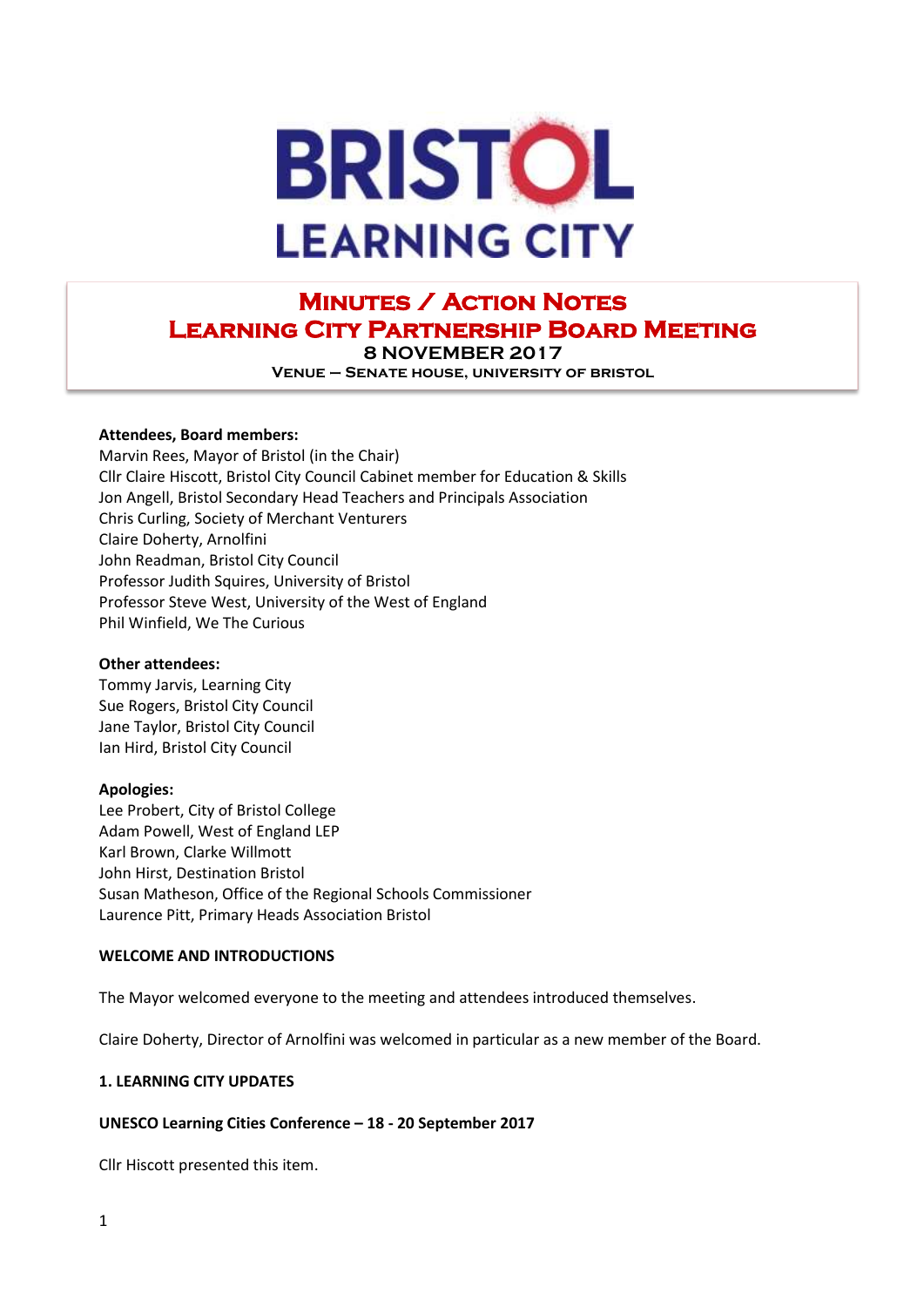Main points noted/raised:

- a. Bristol Learning City attended this biannual conference in Cork, the main theme being "Global goals, local actions: towards lifelong learning for all in 2030". One of the main sub-themes had focused on how lifelong learning supports the achievement of the Sustainable Development Goals (SDG) at local level.
- b. Bristol Learning City was chosen along with 15 other cities to receive the UNESCO Learning City award at this event.
- c. Bristol presented their case at the conference, stressing the emphasis placed on the holistic approach to our Learning City plan, and the key motivation of actively tackling inequality and opening up learning opportunities to everyone. Bristol's presentation had been well received and had brought Bristol's approach to the attention of a very diverse international audience. There had also been very useful networking opportunities with other cities, especially those, such as the host city, Cork, who were outward looking, forged effective relationships with businesses and maintained a strong community focus as a learning city.
- d. It was also noted that the University of Bristol and UWE Bristol are the first UK higher education institutions to commit to the SDG Accord launched at the recent World Environmental Education Congress. By signing the SDG Accord the universities have committed to each other and other institutions around the world to do more to deliver the goals. The universities will report annually on their progress towards the SDGs and will share learning both nationally and internationally.

The Board AGREED to note this update.

### **Excellence in Schools - school improvement bid**

Sue Rogers presented this item.

Main points noted/raised:

- a. The DoE has made available a Strategic School Improvement Fund of £280m over 2 years to support school improvement across the UK.
- b. First round bids submitted by 2 Bristol schools had not been successful. However, taking into account feedback from the round 1 process, 5 Bristol teaching alliances have come together with the local authority to submit a combined round 2 bid on the theme of "leadership for learning". The bid is supported by all schools concerned and by the secondary and primary heads association. Initial feedback from the Sub-Regional Improvement Board suggests this is regarded as a strong bid, and the outcome of the bid will be known in January.
- c. Discussions are already taking place between the local authority, Teaching Schools, the Excellence in Schools group, the Regional Schools Commissioner and the South West Teaching Alliance on the priorities and approach for a round 3 bid.
- d. If bids are successful, positive impacts will need to be demonstrated by February 2019.

The Board AGREED to note this update.

#### **Learning Ambassador Event – 2 November 2017**

Phil Winfield presented this item.

Main points noted/raised:

a. A Learning Ambassador celebration event was held on 2 November. This had been a useful opportunity to energise ambassadors. It is now important to take the initiative to the next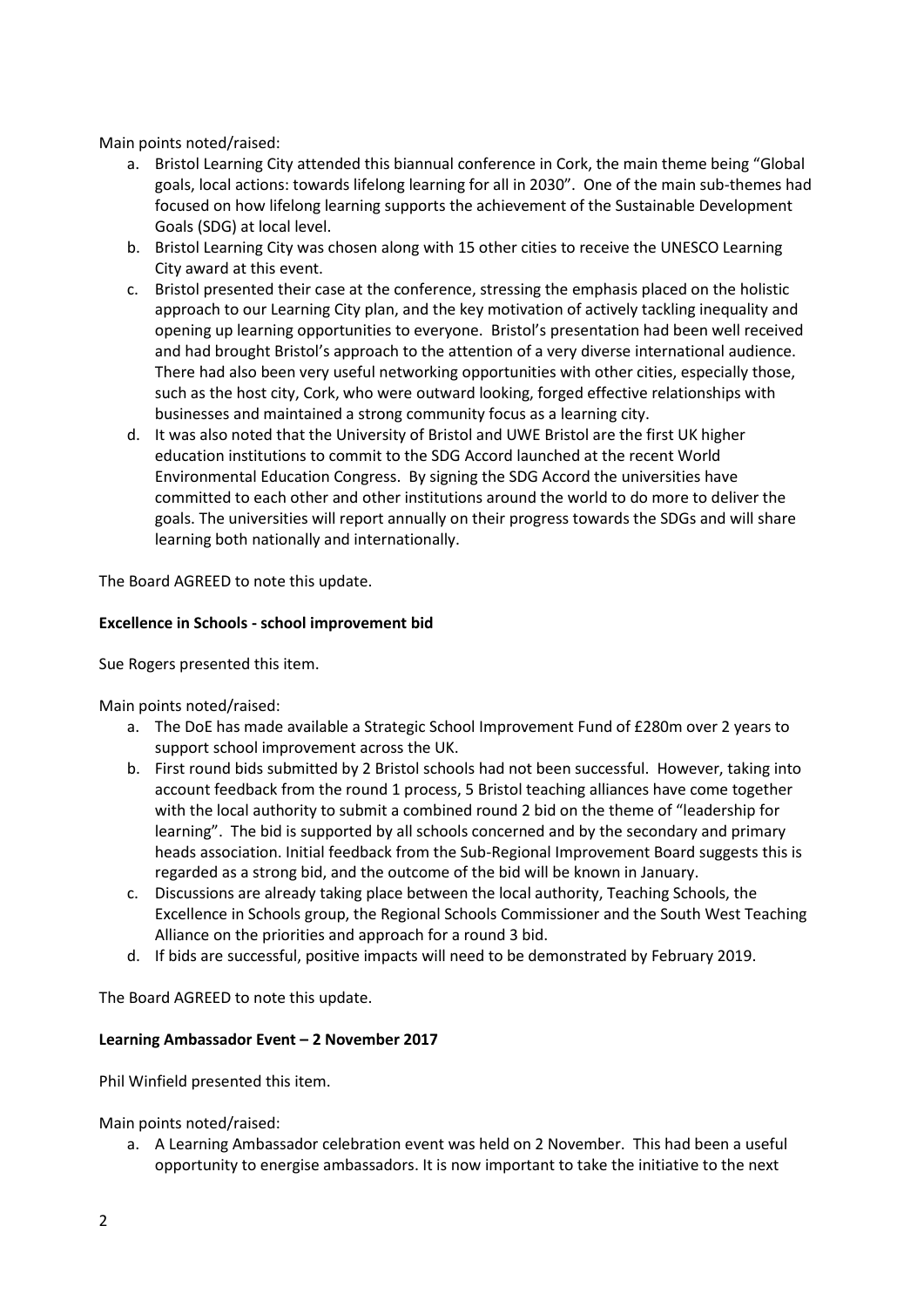stage to ensure an effective network moving forward with a more clarified focus and setting of expectations around the role.

- b. The aim is very much to avoid a "top down" approach in terms of the learning ambassador role. The approach will involve harnessing local leaders in communities; there is likely to be a need for some targeted recruitment to ensure a wide reach / representation among communities.
- c. A networking event will be held in late January, focused on National Storytelling Week, at which learning ambassadors will be asked to share their own learning experiences.
- d. It was suggested that consideration be given to any training that may assist learning ambassadors in their role and to an annual networking / celebration event.

The Board AGREED to note this update.

### **Bristol WORKS – experience of work**

Jane Taylor presented this item.

Main points noted/raised:

- a. Overseen by the Learning for Work Challenge Group, the WORKS project is aiming to deliver over 1000 meaningful experiences of work between June 2017 and July 2018.
- b. The project is being delivered by the Council and the lead delivery partner Boomsatsuma, together with a dynamic collaboration of schools and linked providers.
- c. City Academy and Ashton Park are signed up to WORKS and positive discussions are taking place with Merchants Academy.
- d. 24 employers have now signed pledges to offer meaningful work experiences. These include EDF, GENeco, Watershed, Bristol 247 and GKN Aerospace.

The Board AGREED to note this update and welcomed the progress achieved. In discussion, it was suggested that it will be vital to ensure that the momentum generated through this project is not lost once the project finishes in July 2018. It will be important to look to develop a sustainable forward plan to extend experience of work opportunities beyond July 2018.

# **2. STRATEGIC DIRECTION**

# **Reviewing the Learning City vision in the context of the City Plan**

#### **City Plan context:**

As flagged at the previous meeting, the Mayor reminded the Board about the ambition to develop a long term city plan (to 2050) to help the city build true resilience and a sustainable long term future. As part of this, his request is that this Board should be engaged in developing the draft narrative around a long term education and skills plan for the city. This may involve setting challenges for and asks of other city partnerships such as the Health and Wellbeing Board, and the Homes Board. It will also be important to ensure that the Learning City vision and key targets/outcomes align with the long term city plan.

# **Learning City vision / outcomes:**

Given the above, it was agreed therefore that this Board now needs to refine its strategic vision moving forwards in the context of the one city plan, and also in terms of ensuring the Board's energies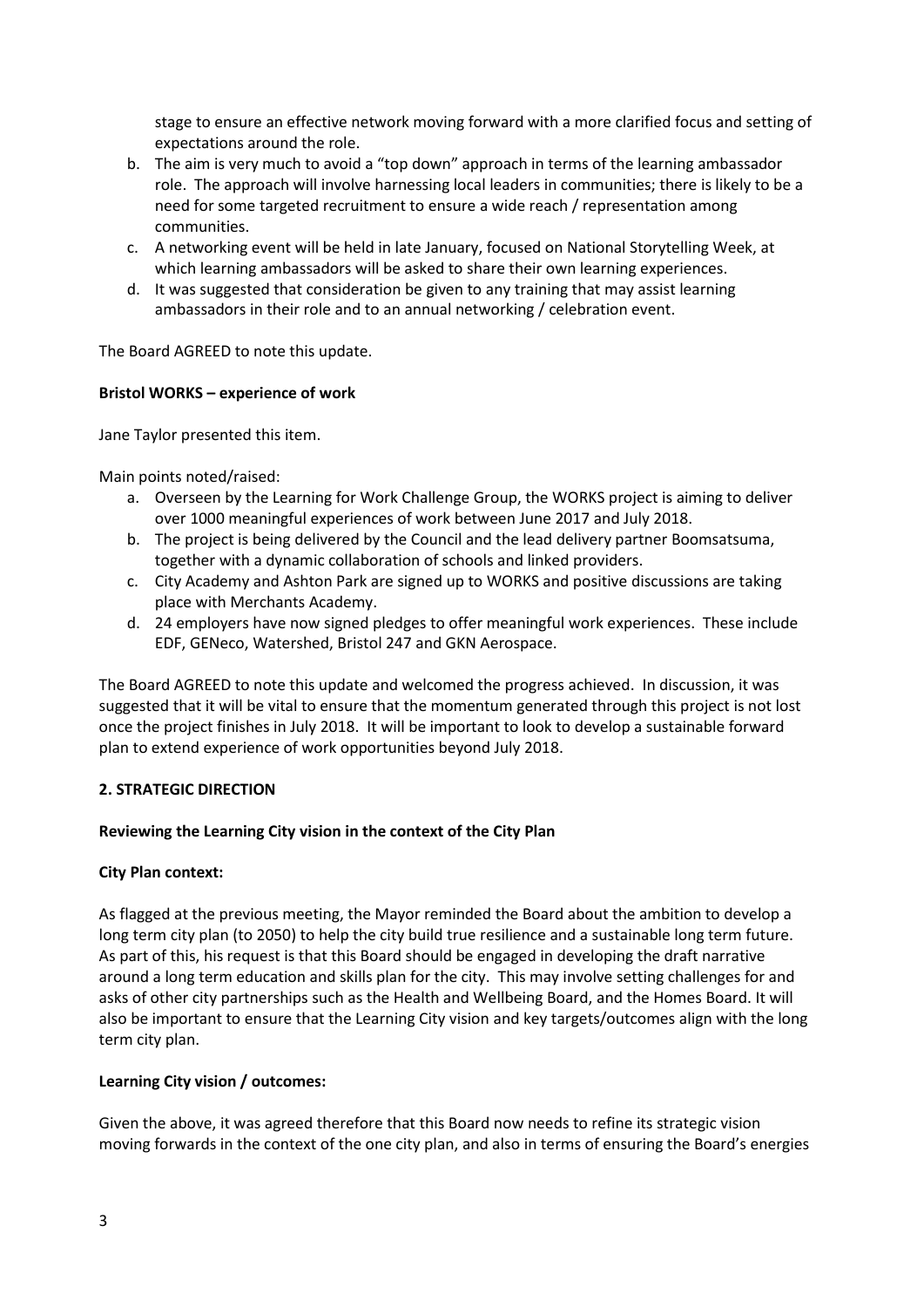are harnessed around facilitating the delivery of a smaller number of key outcomes, i.e. those outcomes that can only be achieved through the added value brought by this partnership.

Working in groups, members reviewed the 3 strands of the current Learning City vision, and the current key outcomes, and discussed a series of questions, including:

- Does the vision need to change?
- Does the vision fit with the 2050 city plan vision?
- Are the current outcomes the right ones?
- What's missing?
- What are the priorities for the coming 18 months?

Key points from feedback following the group discussion around vision and outcomes:

- a. A single vision is needed this needs to be engaging and inspiring.
- b. The current outcomes need to be refined so that a smaller number of specific core priorities are agreed as the key focuses for this partnership.
- c. Reducing inequality (i.e. by improving opportunities and outcomes for disadvantaged people and communities) is vital.
- d. The partnership needs to collectively ensure there is accountability for delivery of outcomes.
- e. SMART targets need to be identified against outcomes.
- f. It will be essential to ensure best use of data sets.
- g. It was suggested that the 2 key focuses for the next 2 years should be around tackling disadvantage and secondary school attainment outcomes.

### **Delivery**:

Following further group discussion, it was noted/agreed that the following are the current key / broad areas of delivery / collective working:

- Develop the Learning Ambassador role and network
- Support the Excellence in Schools group
- Continue to support the Bristol WORKS
- Widening participation programmes including help for students in supporting their transition into further/higher education
- The Bristol Offer every student should be entitled to support on their chosen pathway

# **Next steps:**

- a. The 3 Challenge Group chairs to collaborate to develop a first draft of an education and skills narrative to form part of the draft City Plan (Lee Probert to co-ordinate) Target date: 1 December.
- b. Taking account of the draft City Plan narrative and discussions at this meeting, the Steering Group to give further consideration to refining the Learning City vision and related key outcomes.
- c. At its next meeting, the Board to be asked to sign off the education and skills narrative and a refined vision/outcomes.

# **3. PARTNERSHIP DEVELOPMENT**

# **Board and challenge group structure**

Following on from the board's work on the vision, outcomes and provisional targets of the Partnership, the Board agreed that the Executive Group should lead a piece of work to review the